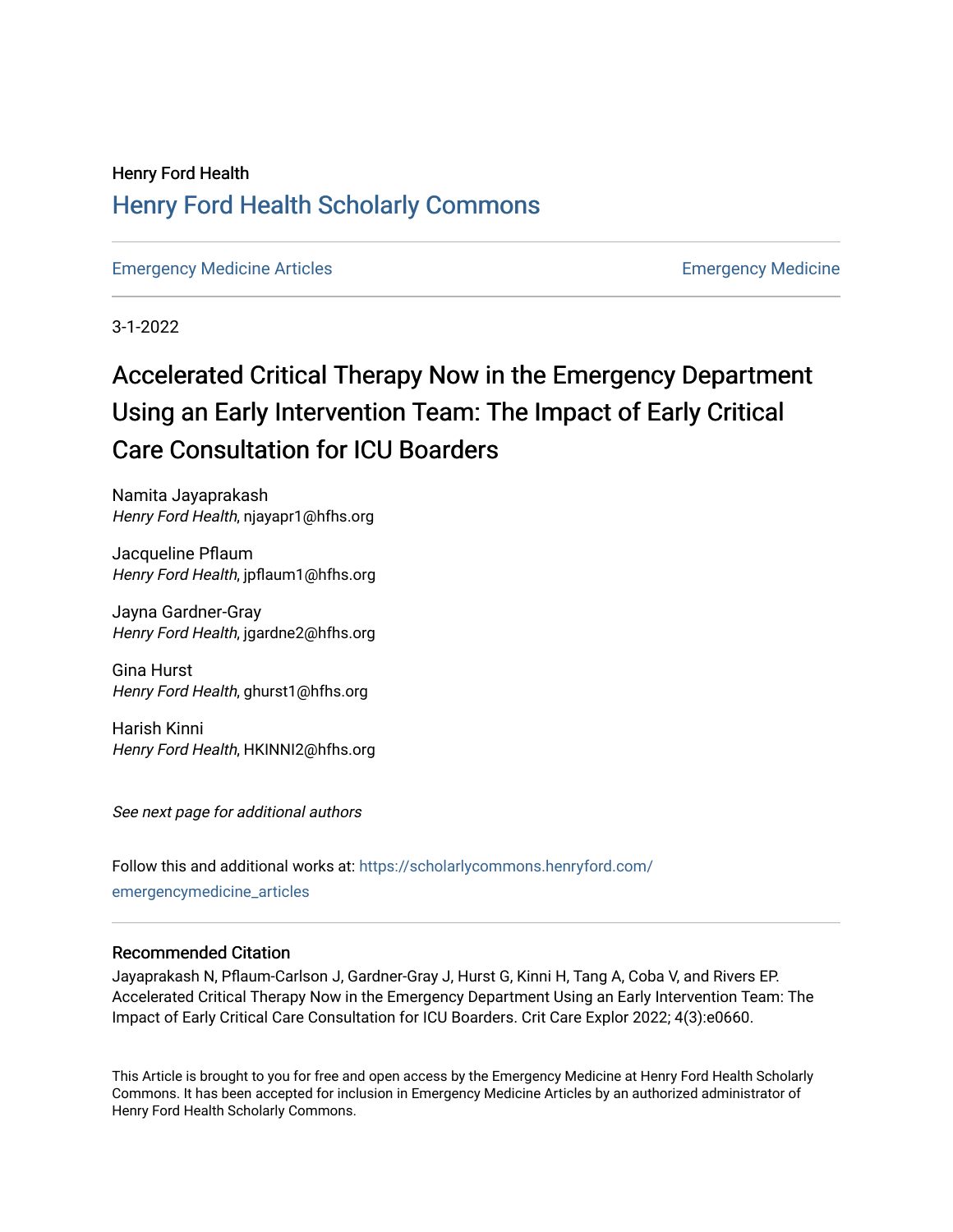#### Authors

Namita Jayaprakash, Jacqueline Pflaum, Jayna Gardner-Gray, Gina Hurst, Harish Kinni, Amy Tang, Victor Coba, and Emanuel P. Rivers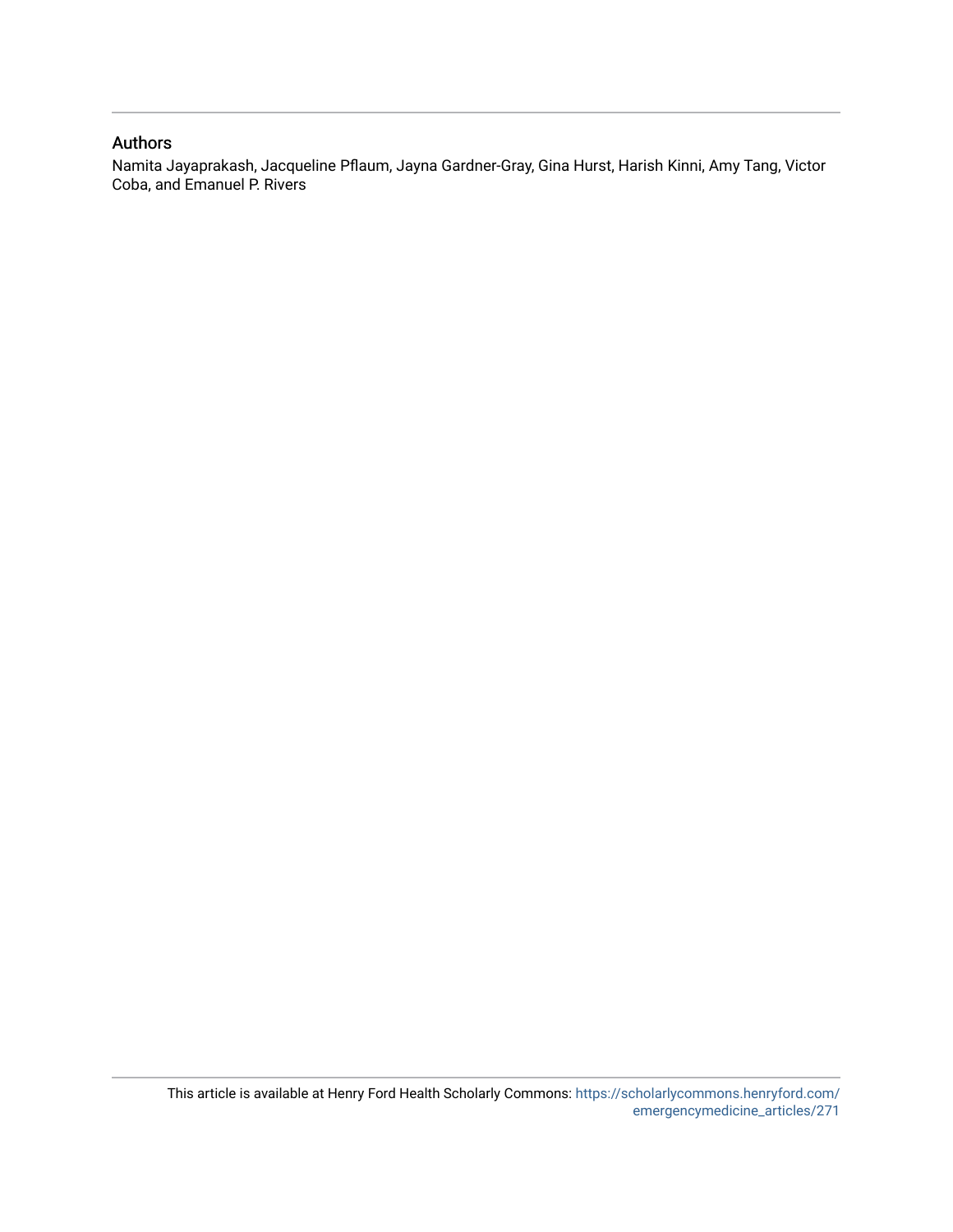# OBSERVATIONAL STUDY

#### **OPEN**

# Accelerated Critical Therapy Now in the Emergency Department Using an Early Intervention Team: The Impact of Early Critical Care Consultation for ICU Boarders

**OBJECTIVES:** Evaluate the impact of an emergency department (ED)–based critical care consultation service, hypothesizing early consultation results in shorter hospital length of stay (LOS).

**DESIGN:** Retrospective observational study from February 2018 to 2020.

**SETTING:** An urban academic quaternary referral center.

**PATIENTS:** Adult patients greater than or equal to 18 years admitted to the ICU from the ED. Exclusion criteria included age less than 18 years, do not resuscitate/do not intubate documented prior to arrival, advanced directives outlining limitations of care, and inability to calculate baseline modified Sequential Organ Failure Assessment (mSOFA) score.

**INTERVENTIONS:** ED-based critical care consultation by an early intervention team (EIT) initiated by the primary emergency medicine physician compared with usual practice.

**MEASUREMENTS:** The primary outcome was hospital LOS, and secondary outcomes were hospital mortality, ICU LOS, ventilator-free days, and change in the mSOFA.

**MAIN RESULTS:** A total 1,764 patients met inclusion criteria, of which 492 (27.9%) were evaluated by EIT. Final analysis, excluding those without baseline mSOFA score, limited to 1,699 patients, 476 in EIT consultation group, and 1,223 in usual care group. Baseline mSOFA scores  $(\pm s_D)$  were higher in the EIT consultation group at 3.6  $(\pm 2.4)$  versus 2.6  $(\pm 2.0)$  in the usual care group. After propensity score matching, there was no difference in the primary outcome: EIT consultation group had a median (interquartile range [IQR]) LOS of 7.0 days (4.0–13.0 d) compared with the usual care group median (IQR) LOS of 7.0 days  $(4.0-13.0 \text{ d})$ ,  $p = 0.64$ . The median  $(IQR)$  boarding time was twice as long subjects in the EIT consultation group at 8.0 (5.0–15.0) compared with 4.0 (3.0– 7.0) usual care, *p* < 0.001.

**CONCLUSIONS:** An ED-based critical care consultation model did not impact hospital LOS. This model was used in the ED and the EIT cared for critically ill patients with higher severity of illness and longer ED boarding times.

**KEY WORDS:** boarding; critical care outcomes; critical care; emergency service; evidence-based emergency medicine

ationally, patient presentations to emergency departments have risen<br>from 96 million in 1995 to 136 million in 2011, with 25% requiring admis-<br>sion to the ICU (1–4). The 2018 National Hospital Ambulatory Medical<br>Care Surve from 96 million in 1995 to 136 million in 2011, with 25% requiring admission to the ICU (1–4). The 2018 National Hospital Ambulatory Medical Care Survey reported that 16.2 million emergency department (ED) visits resulted in hospital admission, and 2.3 million of these were critical care admissions (5).

Namita Jayaprakash, MB Bch BAO, MRCEM<sup>1,2</sup> Jacqueline Pflaum-Carlson, MD<sup>1,2</sup> Jayna Gardner-Gray, MD<sup>1,2</sup> Gina Hurst, MD<sup>1,2</sup> Harish Kinni, MD<sup>1,2</sup> Amy Tang, PhD3 Victor Coba, MD1,4 Emanuel P. Rivers, MD, MPH<sup>1,4</sup>

Copyright © 2022 The Authors. Published by Wolters Kluwer Health, Inc. on behalf of the Society of Critical Care Medicine. This is an open-access article distributed under the terms of the [Creative Commons](http://creativecommons.org/licenses/by-nc-nd/4.0/) [Attribution-Non Commercial-No](http://creativecommons.org/licenses/by-nc-nd/4.0/) [Derivatives License 4.0 \(CCBY-](http://creativecommons.org/licenses/by-nc-nd/4.0/)[NC-ND\),](http://creativecommons.org/licenses/by-nc-nd/4.0/) where it is permissible to download and share the work provided it is properly cited. The work cannot be changed in any way or used commercially without permission from the journal.

DOI: **10.1097/CCE.0000000000000660**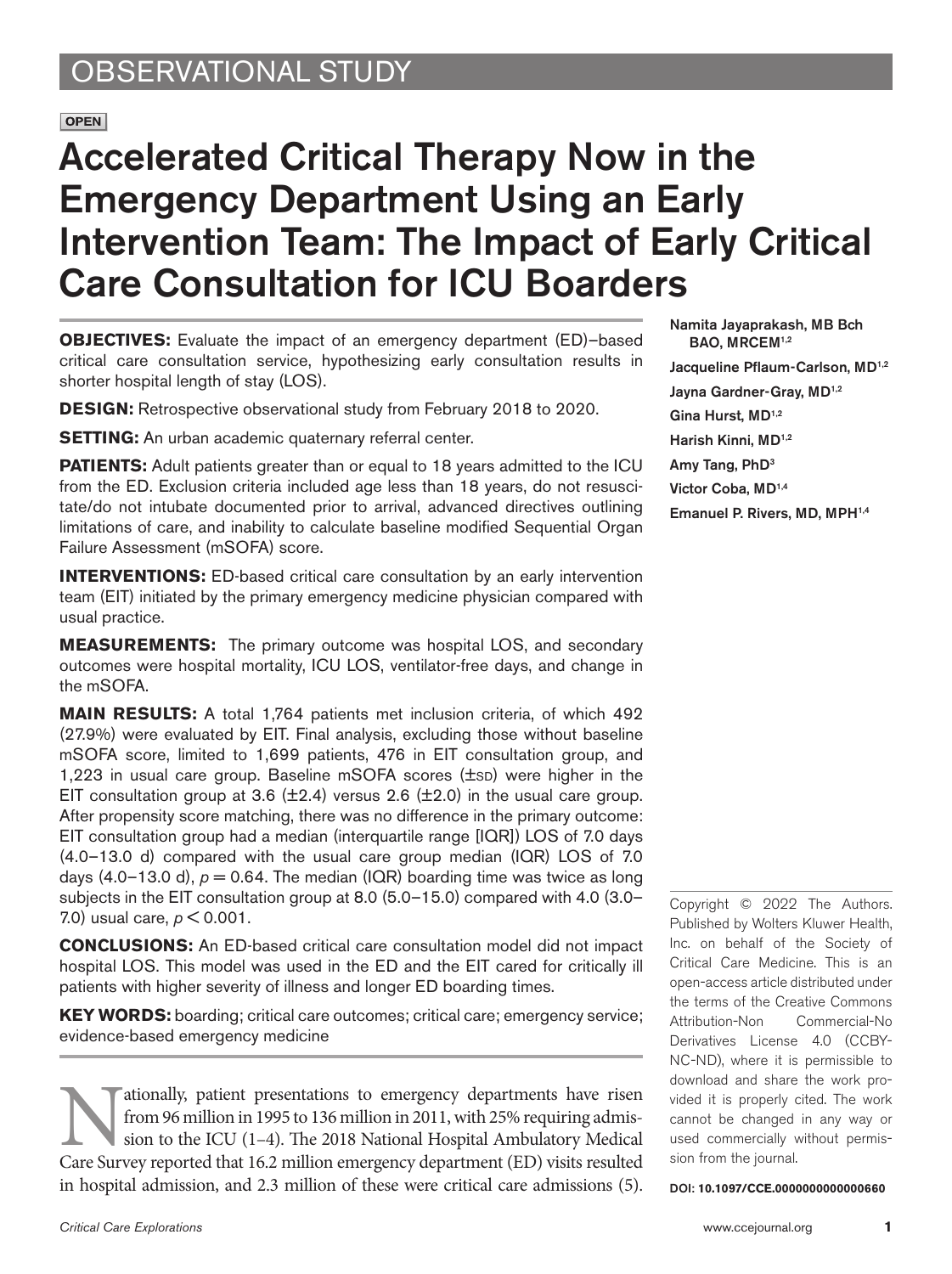From 1975 to 2015, the number of hospital beds in the United States decreased from 1.5 million to less than 1 million. This combination of factors has contributed to crowding and boarding of critically ill patients in the ED. The occurrence rate of boarding of critically ill patients in the ED is difficult to quantify, given lack of a consensus definition. A joint task force of the Society of Critical Care Medicine and the American College of Emergency Physicians (ACEP) has recommended that boarding be defined by the time spent in the ED after: 1) decision to admit to an ICU is made or 2) after 6 hours in the ED following arrival or whichever comes first (6).

Boarding of critically ill patients in the ED is associated with worse outcomes including increased hospital length of stay (LOS), mortality, duration of mechanical ventilation, and worsening organ dysfunction (6–10). Solutions to addressing delivery of critical care in the ED for ICU boarders can be divided into geography-based models and personnel focused models. Local factors influence selection of the best fitting model (11). Single-center studies have evaluated the impact on mortality and readmissions in geographic ED-based ICU models and hospital-based ICU consultation services (12, 13). The implementation and evaluation of ED-based critical care consultation services remain sparse. In 2017, our ED treated 101,432 patients. Recognizing evolving needs for delivery of critical care for ICU boarders, in February 2018, we initiated a personnel focused ED-based critical care consultation model. The aim of this study was to evaluate the impact of this model of accelerated critical care in the ED on the overall course of critically ill patients. The central hypothesis was that patients who receive an ED-based critical care consultation focused on accelerating the delivery of critical care in the ED will have a shorter hospital LOS compared with those who receive no ED-based critical care consultation.

### **MATERIALS AND METHODS**

This was a single-center retrospective observational study conducted between February 2018 and February 2020. The study was approved by the Henry Ford Hospital (HFH) institutional review board (approval no. 11902-01).

#### Setting

HFH is an 877-bed academic quaternary referral center with 156 ICU beds. In 2017, with an annual census of 101,432 patients, the average ED LOS was 298 minutes, and the average time from ICU bed request to bed assignment was 134 minutes. In 2019, although the total annual ED census was lower at 99,428, the average time for ICU boarders (from bed request to bed assignment) rose to 294 minutes.

The early intervention team (EIT) is an adapted personnel focused ED-based critical care consultation service in the highest acuity area of the ED. It is composed of board eligible/certified physicians in both emergency medicine and critical care medicine (EM-CCM) with clinical practices based on the ED and ICU (medical ICU, surgical ICU, and cardiothoracic ICU) (see **Supplemental Digital Content**, **Fig. 1**, [http://links.lww.com/CCX/A949\)](http://links.lww.com/CCX/A949). The EIT physician is available from Monday to Friday, 2–10 pm, to provide consults for those boarding for the ICU and/ or at the discretion of the primary emergency medicine (EM) clinicians. The consults are initiated by the primary EM attending physician. Suggested criteria for consultation include presence of greater than or equal to two ICU boarders or patients in the high-acuity area of the ED; patients on vasopressors, inotropes, and advanced modes of mechanical ventilation; and planned admission to the ICU or boarding for the ICU for any patient in the high-acuity area of the ED.

#### **Participants**

Patients were retrospectively identified in the electronic health record (EHR) if they presented to the ED Monday to Friday between the hours of 2 and 10 pm and were admitted to the ICU.

Inclusion criteria are as follows:

- 1) Adult patients greater than or equal to 18 years old
- 2) Patients who were admitted to the ICU

Exclusion criteria are as follows:

- 1) Patients less than 18 years old
- 2) Patients with a documented do not resuscitate/do not intubate prior to ED arrival
- 3) Patients with identified advanced directives outlining limitations of care
- 4) Patients in which a modified Sequential Organ Failure Assessment (mSOFA) score could not be calculated at baseline

#### Variables

The EIT consultation group was identified by the presence of a specific EHR note type ("Treatment plan")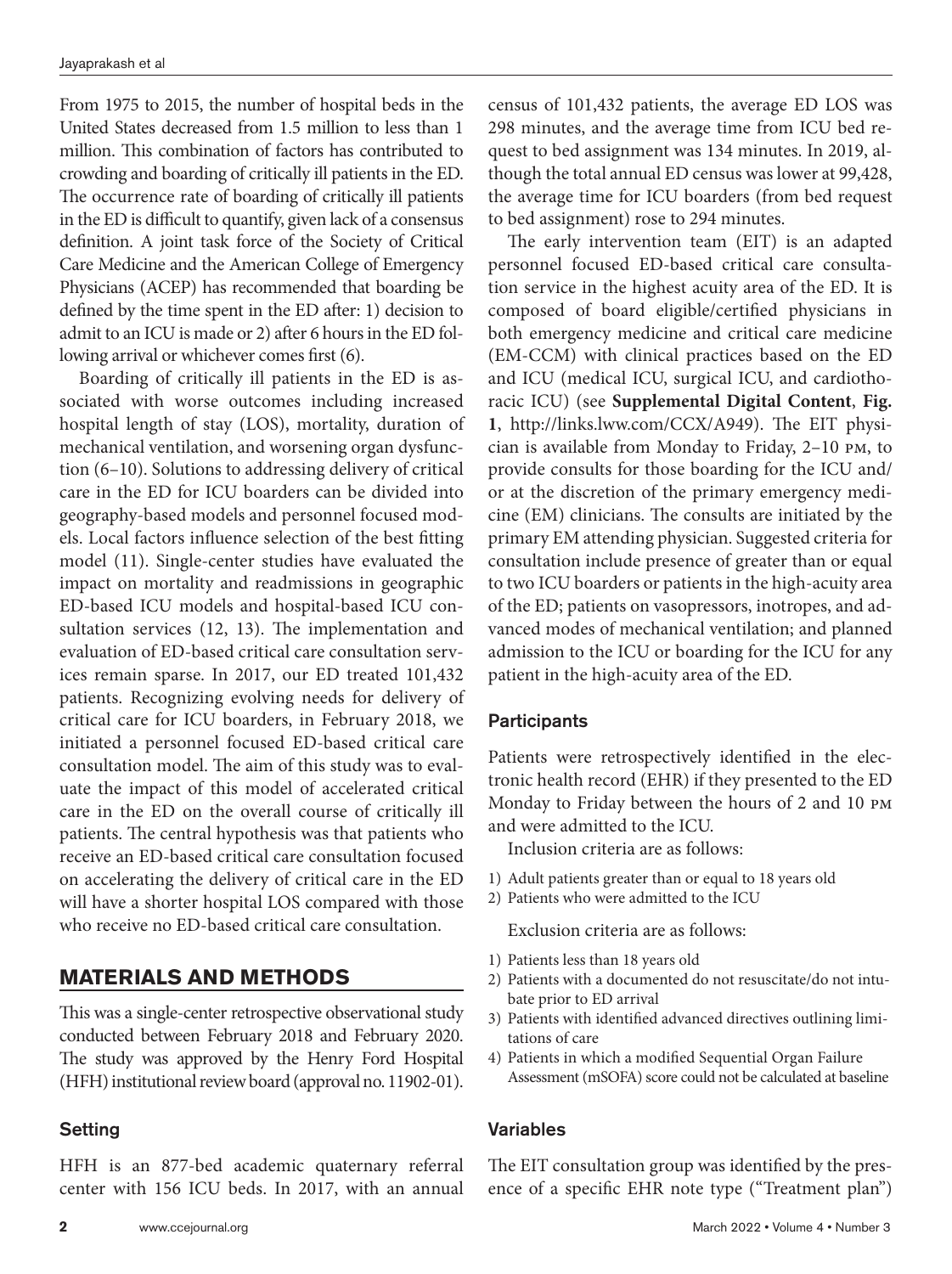written by the EIT physician. Patients who presented to the ED and were admitted to the ICU during the same period without an EIT consultation (usual care group) were the comparator.

Boarding time was defined as the time from placement of the order requesting ICU admission to the time of transfer to the ICU. The critical care hours were defined as the total time from placement of order requesting ICU admission to the patient's arrival in the general practice unit (GPU), inclusive of the ICU course. This time, therefore, includes total ED boarding and ICU time.

The primary outcome of interest was the hospital LOS. Secondary outcome measures included inhospital mortality, critical care hours, ventilator-free days, and change in mSOFA.

#### Data Sources

All data were retrospectively identified using the EHR and local population health databases. To quantify and weigh severity of illness, an mSOFA score was calculated at baseline. The mSOFA calculation derived from the work of Grissom et al (14) in which saturation of oxygen/fraction of oxygen (S/F) ratio was substituted for partial pressure of oxygen/fraction of oxygen ratio and the liver component of the score was identified through clinical examination (see Supplemental Digital Content, **Table 1**, [http://links.lww.com/CCX/](http://links.lww.com/CCX/A949) [A949](http://links.lww.com/CCX/A949)). For the purposes of this study, we assumed that, in the absence of scleral icterus, an emergency clinician would not test bilirubin levels, and thus, a score of 0 was imputed for the liver component of the initial mSOFA score when the bilirubin result was unavailable. The bilirubin result was included when available to calculate the liver subcomponent. The first recorded values for each component were used to calculate the initial score. Scores were calculated at 24 and 48 hours using values recorded within ±6 hours of the 24- and 48-hour mark from time of completion of triage.

Hospital LOS was determined using date of hospital discharge. Hospital mortality was calculated using a data variable labeled "Alive at discharge" identified in the EHR. This was a binary variable of "Yes" or "No," where "No" reflected a status of died in hospital.

#### Statistical Methods

All continuous variables are summarized by values of mean and sp or median and interquartile range

(IQR), whereas binary variables are described using percentage. Chi-square test was used to compare categorical variables and analysis of variance or Kruskal-Wallis test for continuous variables. To build the propensity matching model, mSOFA score, age, body mass index, gender, and race were included. Univariate and multivariate regression models were used to compare outcomes of interest. The linear mixed model was performed to examine the 24- and 48-hour modified SOFA scores between the two groups.

For subanalyses, subjects were further stratified into four groups by quartiles of the baseline mSOFA score. The Fisher exact test was used to compare the baseline mSOFA score between the quartiles. The Cochran-Armitage Trend Test (one-side)  $p < 0.001$  was applied to compare those who received EIT consultation versus usual care in terms of mortality, LOS, critical care hours, vent days, and ED boarding time. LOS is naturally a skewed distribution in most cohorts of patients, so the Gamma model was used to evaluate whether baseline modified SOFA score was associated with LOS in both univariate and multivariate analyses. For vent days, we used zero inflated gamma model to account for ~70% of patients who did not have mechanical ventilation in the ED.

# **RESULTS**

A total of 1,764 patients met inclusion criteria and were admitted to the ICU during the study period, of which 492 (27.9%) received an EIT consultation. Patients in whom a baseline mSOFA score could not be calculated were excluded. This leaves a final cohort of 1,699 patients, of which 476 (28.0%) received an EIT consultation and 1,223 (72.0%) received usual care with no EIT consultation (**Fig. 1**). Missing data were attributed to a lack of reporting of oxygen saturation levels or oxygen device in the EHR, limiting the ability to calculate the S/F ratio required for the mSOFA score.

The mean  $(\pm s_D)$  age of the "EIT consultation" group was 59.3 ( $\pm$  14.1) and 59.6 ( $\pm$  17.2) for the "Usual care" group. The mean  $(\pm s_D)$  baseline mSOFA was higher in the "EIT consultation" group compared with "Usual care" at 3.6 ( $\pm$  2.4) versus 2.6 ( $\pm$  2.0),  $p = < 0.001$ . Patients were predominately middle-aged, and the majority were identified as Black race. Most patients in the "EIT consultation" group were discharged with a principal diagnosis related to respiratory conditions (see Supplemental Digital Content, **Table 2**, <http://links.lww.com/CCX/A949>). The propensity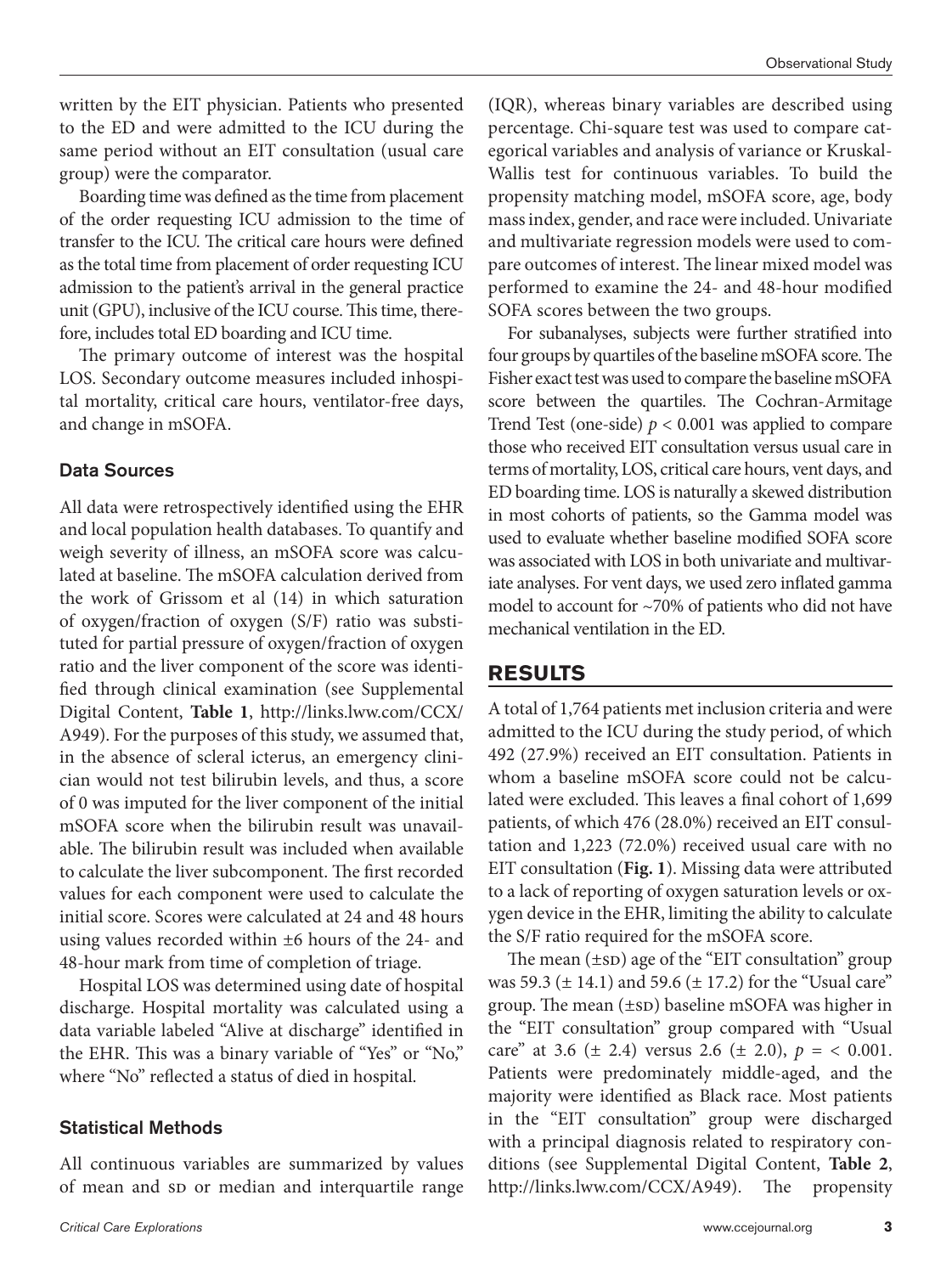

Figure 1. Flow of study subjects. ED = emergency department, EIT = early intervention team, SOFA = Sequential Organ Failure Assessment.

score matched model distributed 469 patients to each group (see **Table 1**).

There was no difference in the primary outcome of hospital LOS. After propensity matching, the "EIT consultation" group had a similar median (IQR) hospital LOS at 7.0 days (4.0–13.0 d) compared with the "Usual care" group, which had a median (IQR) LOS of 7.0 days  $(4.0-13.0 \text{ d})$ ,  $p = 0.64$ . For secondary outcomes of interest, after propensity matching, eight patients (1.7%),  $p = 0.99$ , died in hospital in both groups. The median (IQR) ED "boarding time" was 8 hours (5–15hr) in the "EIT consultation" group compared with 4.0 hours  $(3-7\,\text{hr})$ ,  $p < 0.001$ . The median (IQR) critical care time, inclusive of ICU LOS and ED boarding time, was not statistically different in the two groups (EIT consultation group: 63.0hr [38–111 hr] and usual care group: 60hr [36–99 hr]; *p* = 0.68) (see Table 2).

Finally, we examined the 24- and 48-hour mSOFA scores between the "EIT consultation" and "Usual care" groups for the propensity matched samples (see Supplemental Digital Content, **Fig. 2**, [http://links.lww.](http://links.lww.com/CCX/A949) [com/CCX/A949\)](http://links.lww.com/CCX/A949). There was no statistically significant change of mSOFA score at 24 and 48 hours compared with baseline in both the EIT consultation and usual care groups, and no difference was seen between case types for such change trends.

To further compare outcomes based on severity of mSOFA, we categorized all propensity score–matched patients into four groups by creating quartiles of baseline mSOFA score. Five hundred and ninety-one patients were classified in the lowest quartile, 288 patients in the second quartile, 439 patients were in the third quartile, and the remaining 381 patients fell in the highest quartile of mSOFA scores. Supplemental Digital Content, **Table 3**, [http://links.lww.com/CCX/](http://links.lww.com/CCX/A949) [A949,](http://links.lww.com/CCX/A949) highlights the demographics stratified by baseline mSOFA quartiles. There was a statistically significant difference for age ( $p = 0.004$ ) and percentage of "EIT consultation" cases per quartile ( $p < 0.001$ ). The probability of an "EIT consultation" increased as baseline mSOFA score quartile increased when applying a Cochran-Armitage trend test (one-side) (**Fig. 2**).

Primary and secondary outcomes of interest were further compared across the quartiles of baseline mSOFA score (see Table 3). There was a statistical difference among baseline mSOFA score quartiles for mortality. In addition, a Cochran-Armitage Trend test one-sided  $p < 0.001$  indicated that mortality increased as baseline mSOFA score quartiles increased. Additionally, hospital LOS, ED boarding time, and critical care time were longer in the higher quartiles. The median number of ventilator days was not statistically different across the four mSOFA score quartiles.

In both univariate and multivariate regression models, a higher baseline mSOFA score was associated with a longer LOS. Consistent with the Kruskal-Wallis test, a higher baseline mSOFA score was associated with a longer time on mechanical ventilation (see Supplemental Digital Content, **Table 4**, [http://links.](http://links.lww.com/CCX/A949) [lww.com/CCX/A949](http://links.lww.com/CCX/A949)).

There are several limitations to this study. First, the study design is limited by its retrospective observational nature. We defined boarding as the time when an order requesting ICU admission was placed in the EHR, which is not reflective of the initiation of critical care interventions. An EIT consultation was identified by the presence of a "Treatment plan" note in the EHR, though the interventions were not quantified and may vary. Documentation of a consultation does not account for verbal communications that may have impacted care for non-EIT patients. If an EM-CCM physician was working as the primary EM physician in category 1, EIT may not have been consulted while longitudinal critical care may have still been delivered to the patients. The nature of a consultation model contributes to a selection bias with selective utilization of the EIT for a more ill patient population and for those with longer boarding times. The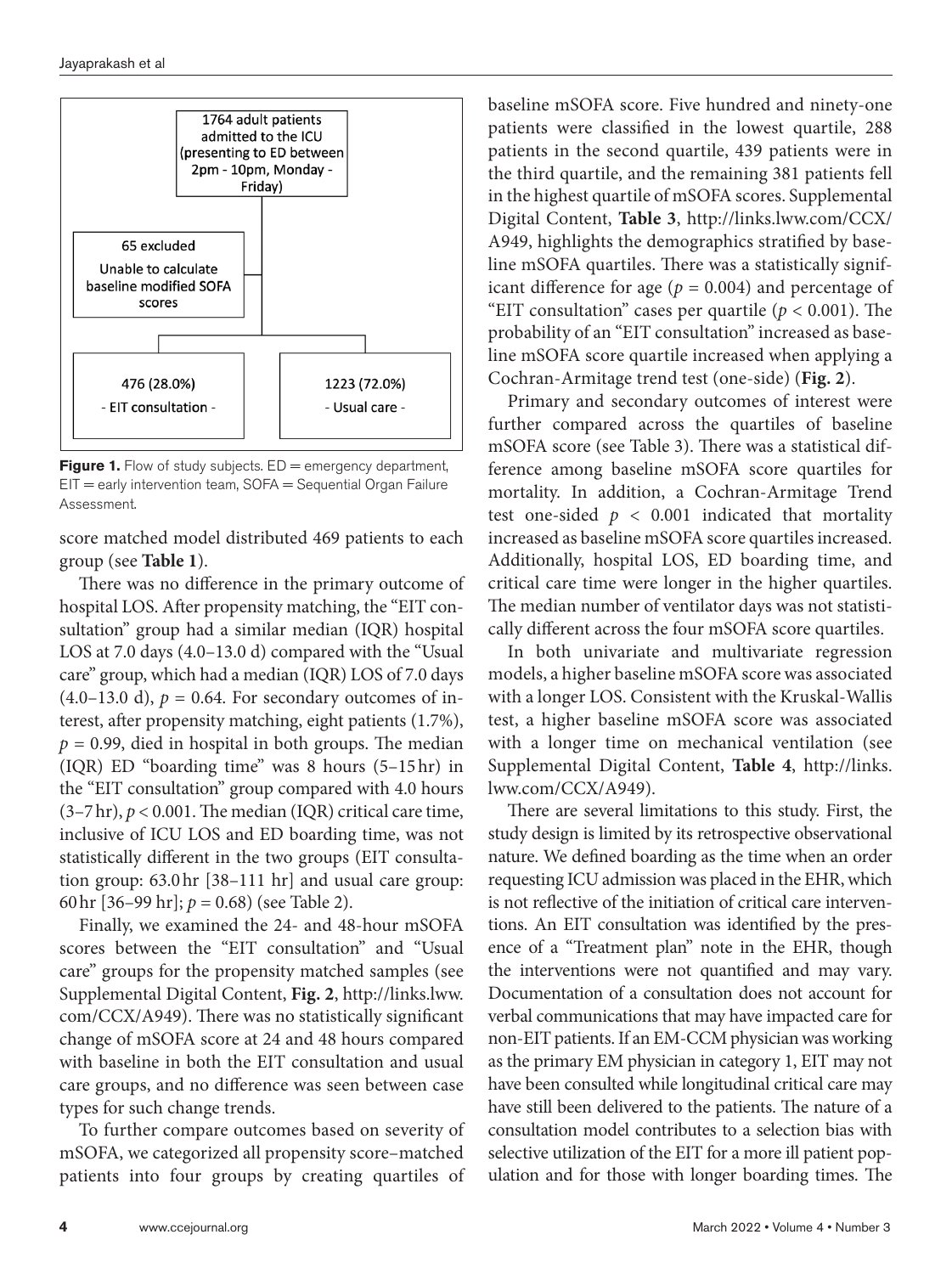# **TABLE 1.**  Baseline Characteristics and Patient Demographics

| <b>Variable</b>                            | EIT Consultation, $n = 476$ | Usual Care, $n = 1,223$ | $\boldsymbol{p}$ |
|--------------------------------------------|-----------------------------|-------------------------|------------------|
| Age (mean $\pm$ sp)                        | $59.3 \pm 14.1$             | $59.1 \pm 17.2$         | 0.77             |
| BMI (mean $\pm$ sp)                        | $31.1 \pm 44.3$             | 29.8±10.6               | 0.47             |
| Baseline mSOFA (mean ± sD)                 | $3.6 \pm 2.4$               | $2.6 \pm 2.0$           | < 0.001          |
| Female gender (n [%])                      | 228 (47.9)                  | 523 (42.8)              | 0.056            |
| Race (n [%])                               |                             |                         |                  |
| White                                      | 92 (19.3)                   | 368(30.1)               | < 0.001          |
| <b>Black</b>                               | 338 (71.0)                  | 737 (60.3)              |                  |
| Other                                      | 46 (9.7)                    | 118(9.6)                |                  |
| Charlson comorbidity index (mean $\pm$ sp) | $6.5 \pm 3.0$               | $6.6 \pm 3.4$           | 0.46             |
| <b>Propensity Matched Model</b>            |                             |                         |                  |
| <b>Variable</b>                            | EIT Consultation, $n = 469$ | Usual Care, $n = 469$   | $\boldsymbol{p}$ |
| Age (mean $\pm$ sp)                        | $59.2 \pm 15.2$             | $58.1 \pm 17.1$         | 0.26             |
| BMI (mean $\pm$ sp)                        | $29.1 \pm 9.1$              | $29.5 \pm 10.6$         | 0.79             |
| Baseline mSOFA (mean ± sD)                 | $3.5 \pm 2.3$               | $3.5 \pm 2.2$           | 0.99             |
| Female gender (n [%])                      | 224 (47.8)                  | 218 (46.5)              | 0.69             |
| Race (n [%])                               |                             |                         |                  |
| White                                      | 92(19.6)                    | 92(19.6)                | 0.98             |
| <b>Black</b>                               | 332 (70.8)                  | 330 (70.4)              |                  |
| Other                                      | 45 (9.6)                    | 47 (10.0)               |                  |
| Charlson comorbidity index (mean $\pm$ sD) | $6.5 \pm 3.0$               | $6.8 \pm 3.4$           | 0.15             |

BMI = body mass index, EIT = early intervention team, mSOFA = modified Sequential Organ Failure Assessment. Boldface font signifies signifcant values where *p* < 0.05.

study did not account for total number of boarders on any given day or number of ICU bed requests originating outside of the ED and influencing ICU triaging. Severity of illness scores based on physiologic and clinical variables are validated in the ICU setting and, however, not in the ED environment. Thus, stratifying by a score such as mSOFA may not capture the impact of early interventions in the ED phase of illness. Patients who received an EIT consultation in our study had longer boarding times than the usual care group; however, we did not analyze whether interventions between the groups were similar, which may have blunted the impact on patientcentered outcomes. Further, hospital LOS is influenced by social factors beyond the initial clinical presentation. For example, placement in a nonacute care facility can be impacted by delays related to administrative requests

### **TABLE 2.**  Propensity Score Matched Clinical Outcomes of Interest

| Variable                                              | <b>Early Intervention Team</b><br>Consultation, $n = 469$ | <b>Usual Care.</b><br>$n = 469$ | D       |
|-------------------------------------------------------|-----------------------------------------------------------|---------------------------------|---------|
| Hospital length of stay (d), median (IQR)             | $7.0(4.0-13.0)$                                           | $7.0(4.0-13.0)$                 | 0.64    |
| Emergency department boarding time (hr), median (IQR) | $8.0(5.0-15.0)$                                           | $4.0(3.0 - 7.0)$                | < 0.001 |
| Critical care time (hr), median (IQR)                 | 63.0 (38.0-111.0)                                         | 60.0 (36.0-99.0)                | 0.68    |
| Inhospital mortality, $n$ (%)                         | 8(1.7)                                                    | 8(1.7)                          | 0.99    |

IQR = interquartile range.

Boldface font signifies signifcant values where *p* < 0.05.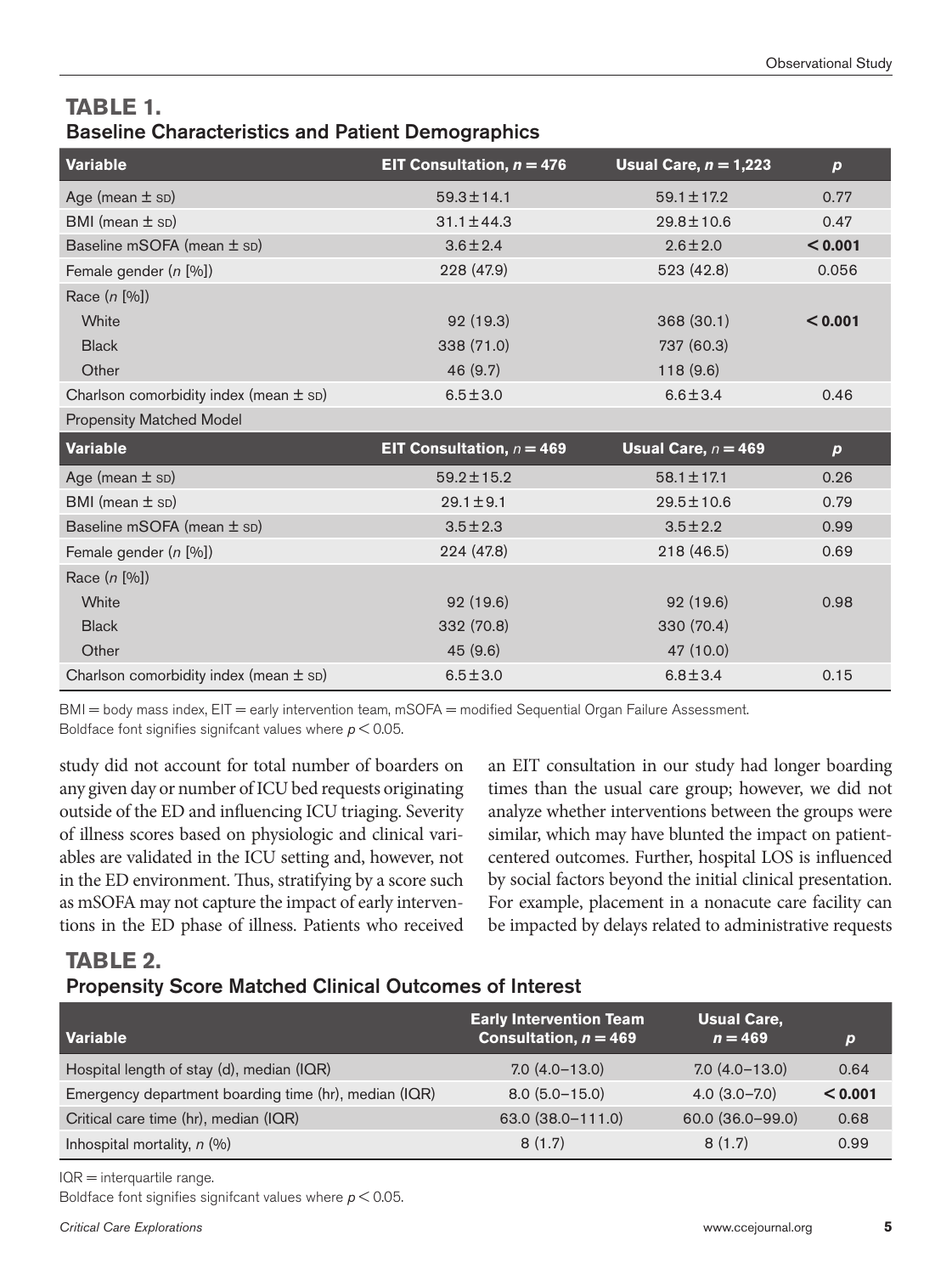



and exchange of information between facilities. Finally, this model of delivery of critical care is a physician consultation service and relies on existing infrastructure of nursing, respiratory therapists, and pharmacists to implement recommendations and orders. The treatment effect may be blunted by limited healthcare resources unable to fully implement accelerated critical interventions recommended by consulting physicians.

# **TABLE 3.**  Clinical Outcomes per Quartile of Baseline Modified Sequential Organ Failure Assessment

|                                                         | <b>Baseline Modified Sequential Organ Failure Assessment Score Quartiles</b> |                              |                               |                                   |         |
|---------------------------------------------------------|------------------------------------------------------------------------------|------------------------------|-------------------------------|-----------------------------------|---------|
| <b>Outcome of Interest</b>                              | $1(n=591)$                                                                   | $2(n=288)$                   | $3(n=439)$                    | $4(n=381)$                        | $p^a$   |
| Inhospital mortality, $n$ (%)                           | 3(0.5)                                                                       | 5(1.7)                       | 3(0.7)                        | 16(4.2)                           | < 0.001 |
| Length of stay, median (IQR), d                         | $5.0(3.0-9.0)$                                                               | $6.0(4.0-11.0)$              | $8.0(5.0-13.0)$               | $8.0(5.0-15.0)$                   | < 0.001 |
| Emergency department boarding<br>time, median (IQR), hr | $4.0(2.0 - 7.0)$                                                             | $4.0(2.0 - 7.0)$             | $5.0(3.0-9.0)$                | $5.0(3.0-9.0)$                    | 0.01    |
| Critical care time, median (IQR), hr                    | 42.0 (23.0-67.0)                                                             | 49.0 (34.0-91.5)             | 63.0 (37.0-109.0)             | 77.0 (44.0-137.0)                 | < 0.001 |
| Ventilator days, median (IQR), d                        | $3.0(2.0-9.0)$ ,<br>$n = 41$                                                 | $3.0(1.0-6.0)$ ,<br>$n = 34$ | $4.0$ (2.0-10.0),<br>$n = 97$ | 4.0 $(2.0 - 11.0)$ ,<br>$n = 120$ | 0.17    |

IQR = interquartile range.

a Fisher exact test.

Boldface font signifies signifcant values where *p* < 0.05.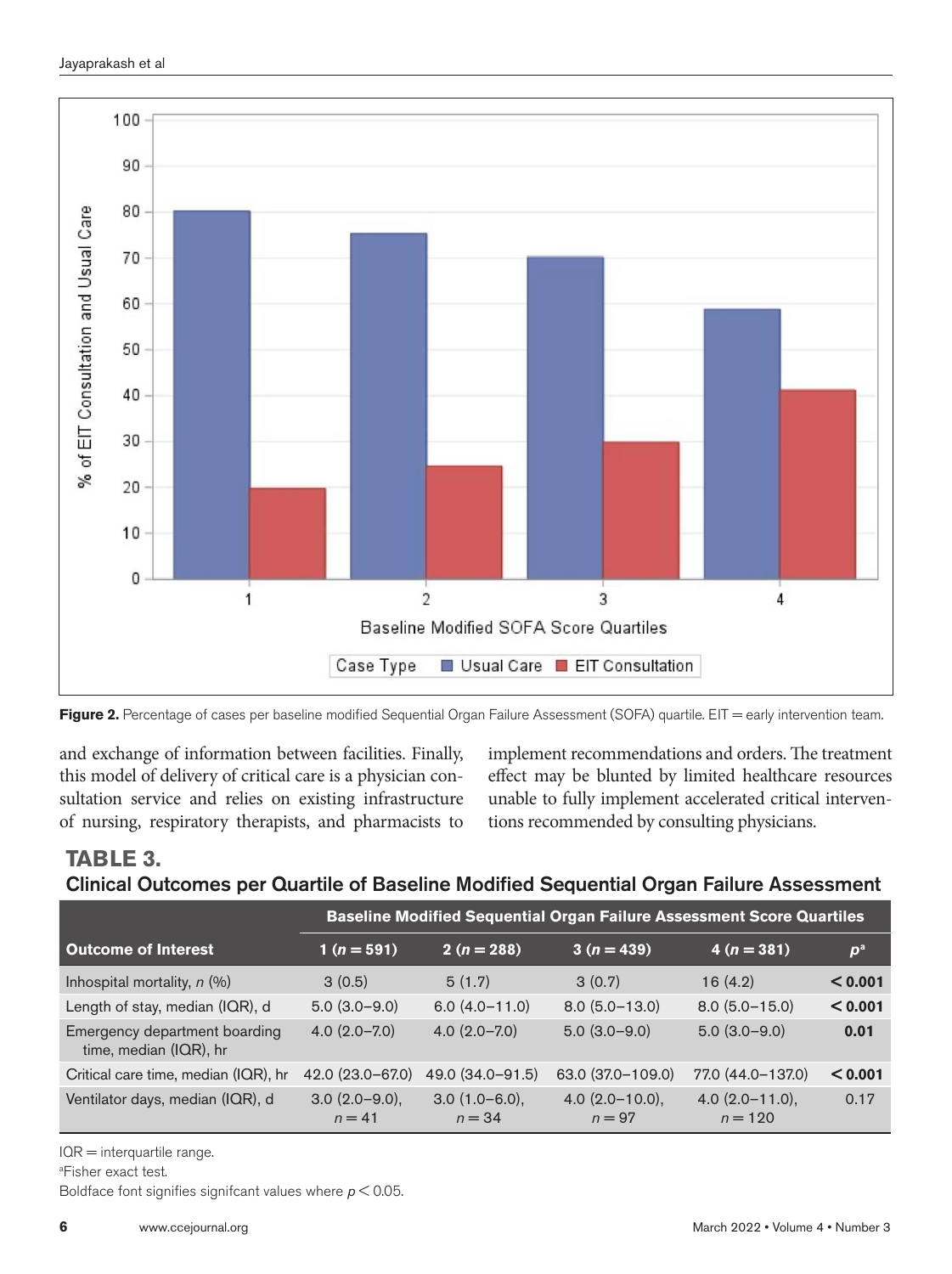# **DISCUSSION**

An ED-based critical care consultation service designed to accelerate delivery of critical care in the ED did not impact hospital LOS. The proportion of patients receiving an EIT consultation had higher mSOFA scores and longer ED boarding times. The inhospital mortality among those that had an EIT consultation versus those who received usual care was overall low and not different between the groups.

The average annual critical care hours billed by an EM physician increased by greater than 200% from 2000 to 2009, with many patients in the ED for greater than 6 hours awaiting ICU admission (15). Healthcare systems are responding by implementing models of delivery of critical care in the ED. The late 1990's redesign of the HFH category 1 area to function as an ED-based ICU was a response to the need of the time. Nguyen et al (16) described the changes in physiologic scoring and delivery of focused critical care in ICU bound patients from this area. Among the 81 patients enrolled in that study, the inhospital mortality was 30.9%, the ED LOS was  $5.9 \pm 2.7$  hours, and hospital LOS was  $12.2 \pm 16.6$  days. There was a higher Acute Physiology and Chronic Health Evaluation II score in nonsurvivors versus survivors; however, no significant difference was seen in Simplified Acute Physiology Score II or multiple organ dysfunction score scores (16). More recently, the University of Michigan constructed a geography-focused ED-based ICU (12). This model demonstrated a reduction in risk-adjusted 30-day mortality and risk-adjusted rate of ED admissions to the ICU (12).

Evolving needs with rising volumes and boarders resulted in implementation of the ED-based consultation model at HFH. The beginning of the COVID-19 pandemic in March 2020 coincided with the start of the third year of EIT. In the third year, 240 EIT cases would have met study inclusion criteria, and 634 were usual care. EIT hours expanded to begin at 7 am in response to the first and second surges of COVID-19 patients. This is an example of how an ED-based personnel focused model, such as the EIT, has the flexibility to expand to meet pandemic or otherwise related surges.

Early critical care interventions may not only prevent onset of disease but mitigate severity (16–18). The longer the ED boarding time, the worse the outcome (8, 19, 20). The ICU triage decisions for available beds must accommodate patients both from the ED and from external sources (e.g., GPU and/or outside hospital systems). This contributes to variation in the

number and type of boarders in the ED on any given day. Thus, EIT may have been selectively consulted on boarding patients who were deemed more unwell by the ED team or had greater bedside clinical needs, contributing to the higher severity of illness and longer boarding times. The use of EIT consultants for stabilization and ongoing management of the highest acuity patients also allows for the primary EM team to care for newly arriving undifferentiated ill patients.

As models of delivery of critical care are evaluated, some important questions remain unaddressed: what is the time zero for critical care? Is there a severity of illness score identifiable within the initial ED presentation that allows stratification to interventions? How do different models compare in terms of patient-centered outcomes? The critical care team model of the ICU environment includes critical care trained nurses, respiratory therapists, nursing assistants, etc. The impact of an ED-based critical care consult team may be greater when the team is inclusive of these roles. Understanding the value in replicating the ICU team environment outside its borders is important. The EIT's role may extend beyond direct patient care, assisting with streamlining of processes such as ICU triaging and bed allocation. The EIT that responds to consults is reactive. However, with accepted automated thresholds and expanded roles such as triaging, EIT has the potential to play a proactive role.

### **CONCLUSION**

This single-center retrospective observational study describes the outcomes of an ED-based critical care consultation model. The model is being used and has a role in the care of the more severely ill of ICU boarders with longer boarding times. Delivery of critical care in the ED is a key factor in the management of critically ill boarders. Although future studies are of benefit in the areas of identifying an optimal time zero, quantifying severity of illness, and understanding the impact of initiating early critical care interventions on patient-centered outcomes, the model of Accelerated Critical Therapy Now EIT in the ED has a role in impacting the care of critically ill boarders.

### **ACKNOWLEDGMENTS**

We thank Dana Larkin, Mary Beavers, Shane Bole, and Mohammed Baseer of the Henry Ford Health System Public Health Science Department for data abstraction, collection, and collation. We additionally thank